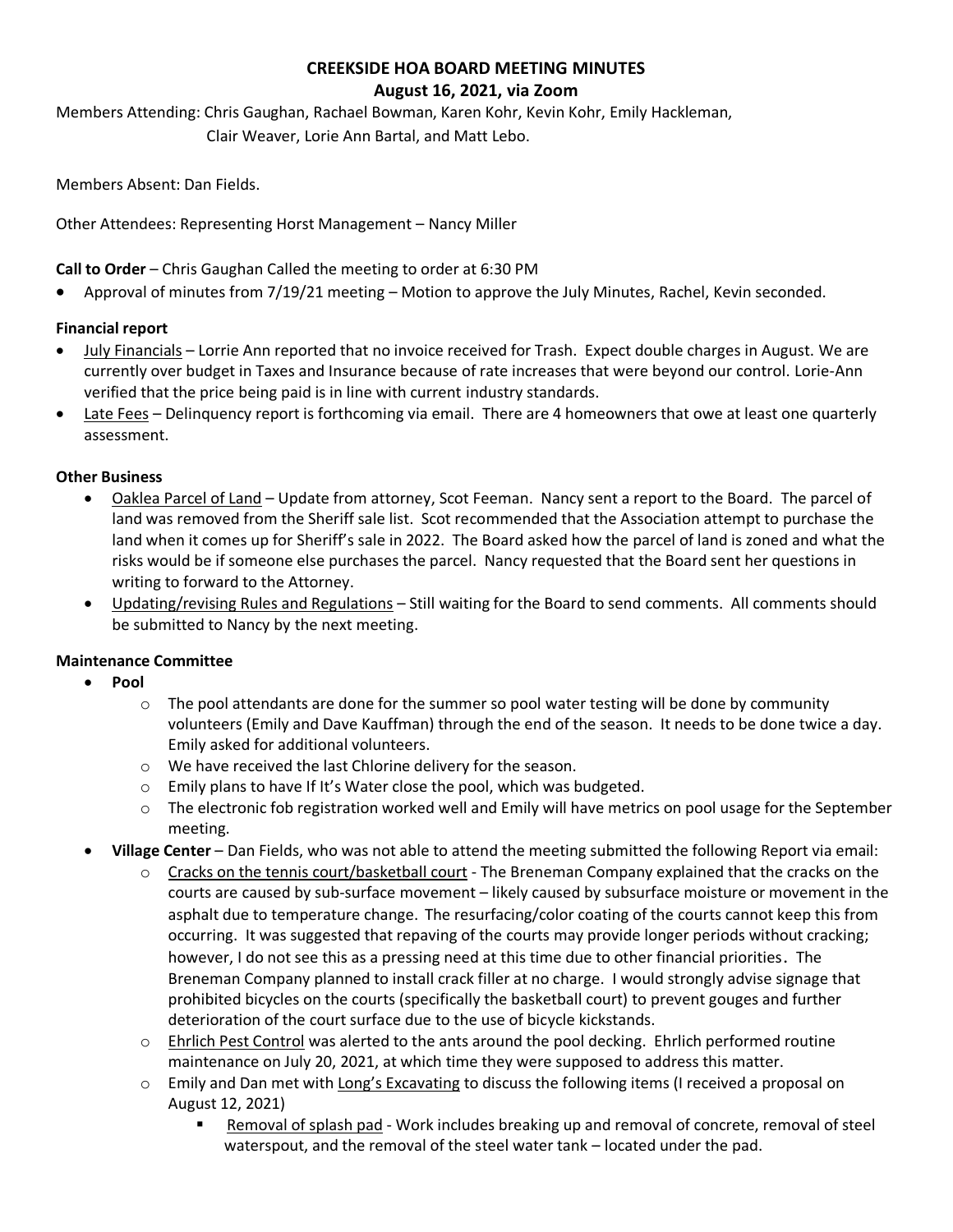- Crushed stone would be provided and placed for future concrete work. Cost: \$4,800.00
- I have contacted several concrete contractors for bids for the **additional concrete work associated with completion of this project** and I am awaiting their responses.
- It is of the opinion Kolavani Drain Opening that a drainage pipe has been significantly displaced (not likely) or totally collapsed preventing **proper drainage off the pool decking**.
- **■** It has been determined (by Kolavani, Long Excavating, and me) that the best course of action at this time is to determine the status of the drainage pipe that leads from beneath the pool decking out into the easement located along Creekside Drive.
- **•** This would require exposing the drainage pipe by digging adjacent to the pool decking, immediately outside of the fence, for starters.
- Penn Turf may be able to assist us with the use of their equipment vs. hand digging.
- \*I identify the repair of the drainage off the pool decking to be a necessary component of property maintenance and should receive the necessary attention of our resources.
- $\circ$  As both removal of the splash pad AND repair of the drainage off of the pool decking issue requires the temporary removal of a portion of fencing, the discussion of **repairing or replacing the fence** seems moot at this time. Perhaps this can be a budgeted item for next year?
- o I would request that the pine tree removal/replacement project (listed on this evening's agenda) be a coordinated effort involving both the Maintenance Committee and the appropriate committee who handles landscaping issues.
- $\circ$  I cannot provide any information regarding the security system upgrades, however, Emily Reported that the doors and security system should be upgraded in the next several years.
- $\circ$  "No Pet" signage has been placed on the tennis courts. Homeowners are asked not to use the tennis courts as a place for their pets to run as it is damaging to the surfacing.

There was discussion about a "wish list" being compiled with cost estimates in order to do long term planning and prioritizing project.

| <b>Address</b> | <b>Name</b>  | <b>Request</b>                                    | Date rec. | Date Appr. |
|----------------|--------------|---------------------------------------------------|-----------|------------|
| 929 Meadowood  | Hanley       | Garage addition, patio, seating area,<br>fire pit | 6/16/21   | 7/26/21    |
| 614 Pondside   | Garis        | Front Porch roof, rear covered patio &<br>Pergola | 7/7/21    | 8/12/21    |
| 110 Farmstead  | Malay        | Paint front Door "Downpour" blue                  | 7/26/21   | 7/27/21    |
| 703 Brookside  | <b>Byler</b> | Replace Light Fixtures                            | 7/28/21   | 7/28/21    |
| 703 Brookside  | <b>Byler</b> | Paint Shutters "Blueprint" by Behr                | 7/28/21   |            |
| 528 Waterside  | <b>Biado</b> | Remove & replace 2 trees*                         | 8/10/21   |            |

## **Architectural Control Committee report**

• Requests submitted or open since the July Board meeting:

\*Trees appear to be in common area

Kevin is sending the Board a draft document with the purpose of clarifying is approval is needed for select items. He asked the Board to review the document and provide feedback before the next meeting.

## **Lawn and Landscape Committee report**

• Phase 2 tree plan – clair reported that Phase 2 was skipped, except for select trees. Clair estimates the there are about 20 trees that need to be pruned. The original estimate for Phase 2 was to prune 80 trees. Nancy has received complaints from homeowners about overgrown trees. Kevin suggested that the trees in need of pruning be documented and then we obtain quotes for just that work. Clair is also concerned that tree companies are months out with their schedule.